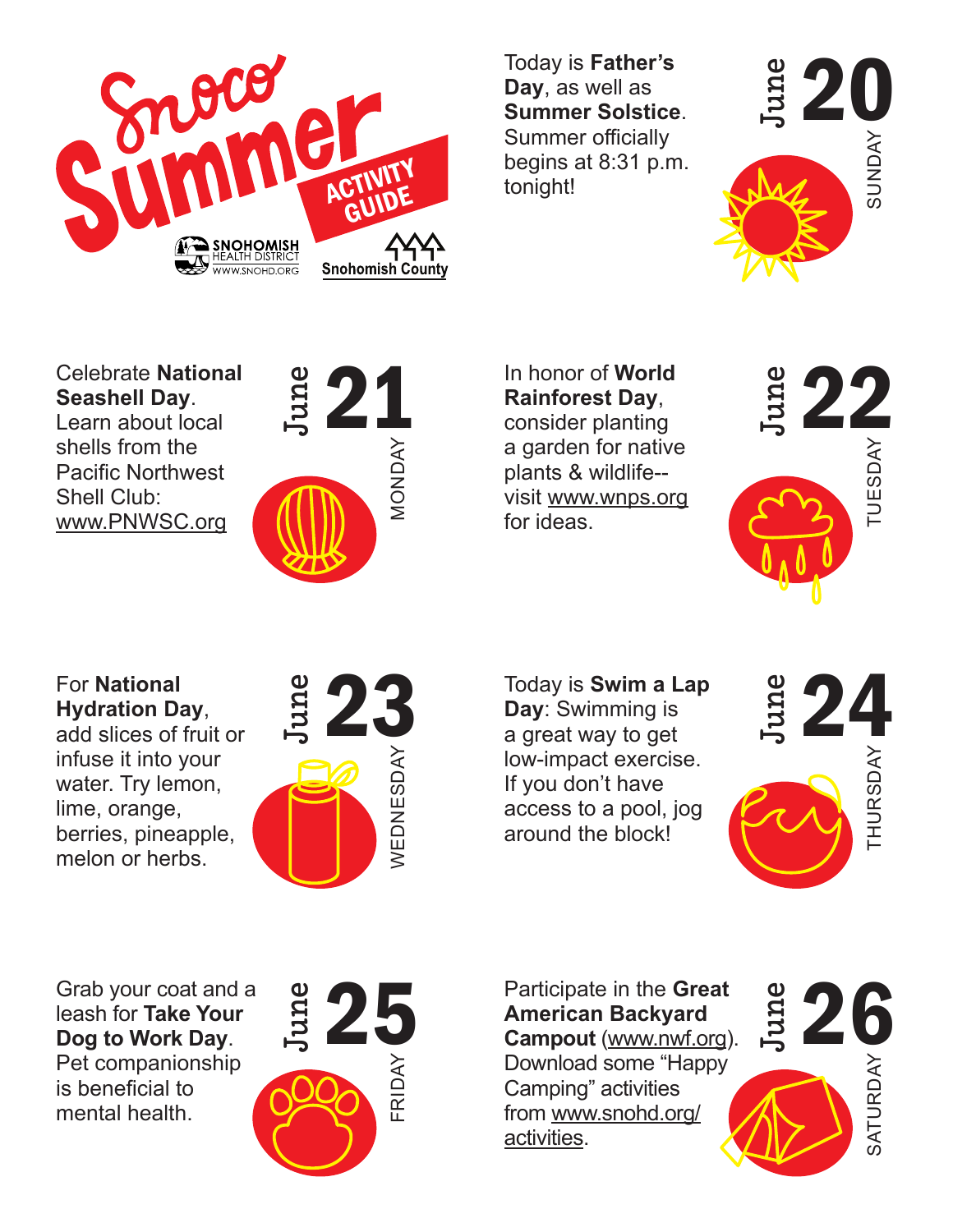

It's important to protect your eyes from UV damage. In honor of **National Sunglasses Day**, take a selfie in your favorite shades and tag it #sunglassesday



June is **Pet Preparedness Month**. Visit www. ready.gov to make a plan for your pet(s) in case of disaster.



 $28$  Happy National<br>Camera Day! Share<br>your favorite photos<br>of Spohomish County **Happy National Camera Day**! Share your favorite photos of Snohomish County on social media with the tag #cameraday.



Go for a **"Rainbow Walk"** around your neighborhood and find something in each color of the rainbow.



 $\begin{array}{cc}\n 30 & \text{Today is Canada Day.} \\
 \text{Did you know the U.S.} \\
 \text{and Canada share the\n}\n\end{array}\n\begin{array}{cc}\n 3\n \end{array}\n\begin{array}{cc}\n 3\n \end{array}\n\end{array}$ Mational Sunglassesses<br>
Dr. AM<br>
an Sound from the shades and tag it<br>
shades and tag it<br>
shades and tag it<br>
shades and tag it<br>
your favorite photos<br>
on social media with<br>
the tag #cameraday.<br>
Today is Canada Day.<br>
Today is Today is **Canada Day**. Did you know the U.S. and Canada share the longest undefended border in the world? Take a few minutes to learn more about our northern neighbors.



July Participate in your local library's **summer reading program**. Visit www.sno-isle.org or www.epls.org for information.

Reduce your carbon footprint this **Plasticbag Free Day** by making and taking your own cloth tote when shopping.

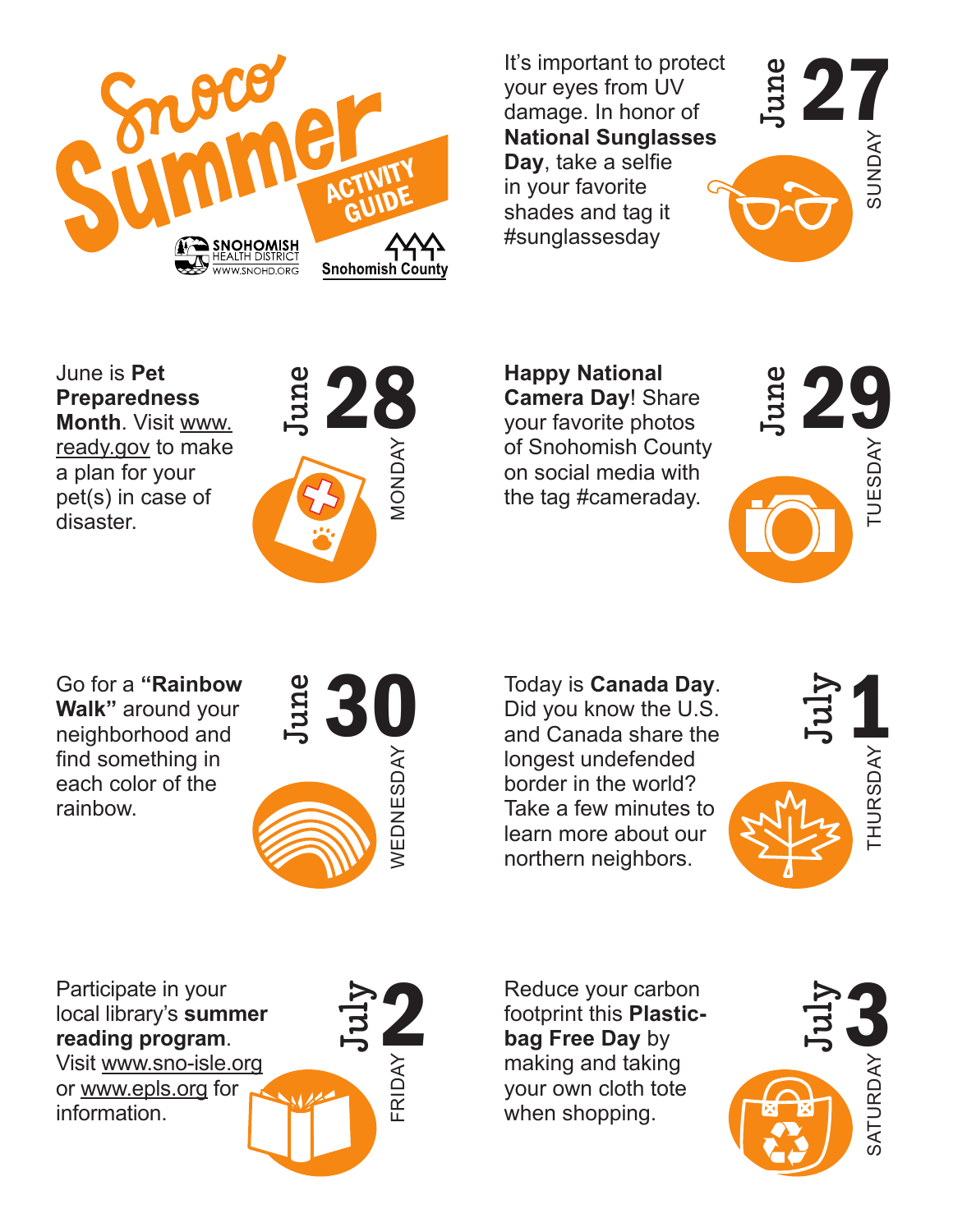

Happy **Independence Day**! Share a meal with your family and watch fireworks to celebrate!



Decorate your driveway or sidewalk with **sidewalk chalk**. Doodle pictures or draw hopscotch squares and hop the day away.



Fold paper airplanes<br>
or learn simple<br>
origami. For a paper<br>
airplane template Fold **paper airplanes** or learn simple **origami**. For a paper airplane template, visit www.snohd.org/ activities.



Get out of the house and **take a walk**. Enjoy fresh air outside and get your heart pumping.



Enjoy the health<br>
benefits of almonds<br>
along with a chocolate<br>  $\frac{1}{2}$ Freworks to celebrate!<br>
Subsequently<br>
In Sounday<br>
In Soundary<br>
So the learn simple<br>
original. For a paper<br>
simple airplane template,<br>
visit www.snond.org<br>
activities.<br>
Thus activities.<br>
Enjoy the health<br>
benefits of almond Enjoy the health benefits of almonds along with a chocolate treat for **Chocolate with Almonds Day**. For more benefit, eat dark chocolate instead of milk chocolate!



Decide if you want to be relaxed or energized and **make a music playlist**. Get some tunes going and choose a summer anthem.



Celebrate **Teddy Bears Picnic Day** by having an outdoor picnic with your favorite stuffed animals.

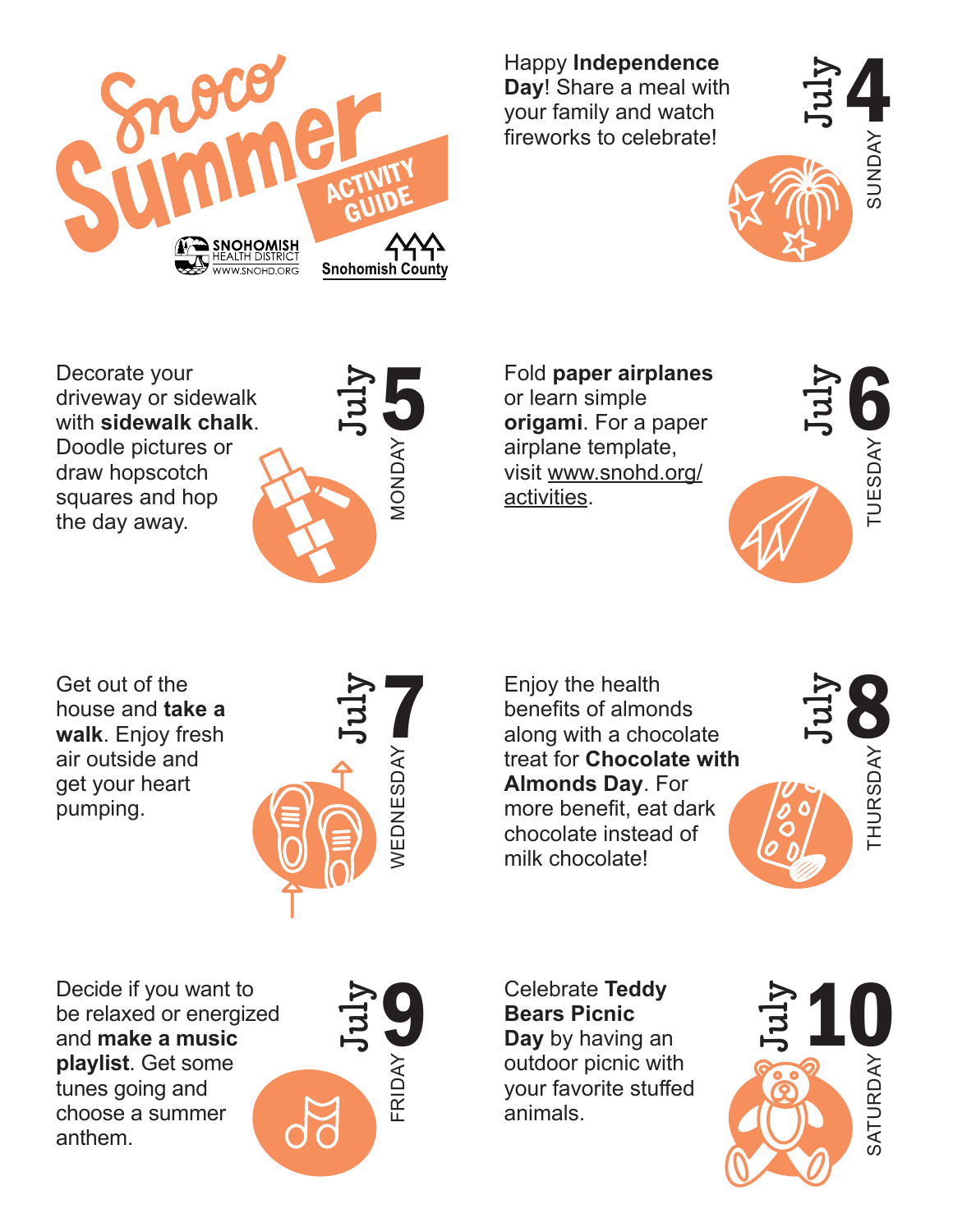

Celebrate **World Mini-Golf Day** by practicing your putt at a local minigolf course.



Pretend you're a secret agent and **make up a secret handshake**. Add on to the handshake as desired.



 $\begin{array}{cc}\n\bullet & \bullet \\
\bullet & \bullet\n\end{array}$ <br>  $\begin{array}{cc}\n\bullet & \bullet\n\end{array}$ <br>  $\begin{array}{cc}\n\bullet & \bullet\n\end{array}$ <br>  $\begin{array}{cc}\n\bullet & \bullet\n\end{array}$ <br>  $\begin{array}{cc}\n\bullet & \bullet\n\end{array}$ <br>  $\begin{array}{cc}\n\bullet & \bullet\n\end{array}$ <br>  $\begin{array}{cc}\n\bullet & \bullet\n\end{array}$ <br>  $\begin{array}{cc}\n\bullet & \bullet\n\end{array}$ <br>  $\begin{array}{cc}\n\bullet & \bullet\n\end{array}$ <br>  $\begin{array}{cc}\$ It's not too late to **start a garden**! Visit www.nrpa.org and search "gardening".



**Go for a hike**—it can be a slow stroll through the forest or steep climb uphill. You decide!



Today is National Give<br>
Something Away Day.<br>
Do you have clothes<br>
that no longer fit or Today is **National Give Something Away Day**. Do you have clothes that no longer fit, or working appliances

you don't use?



Visit a local park. Find a list of parks and amenities at www. snohomishcountywa. gov/1074/Parks-Facilities.



Buy ingredients for a healthy meal at a **local farmer's market**. For local market information, visit www.snohd.org/202/ Farmers-Markets.

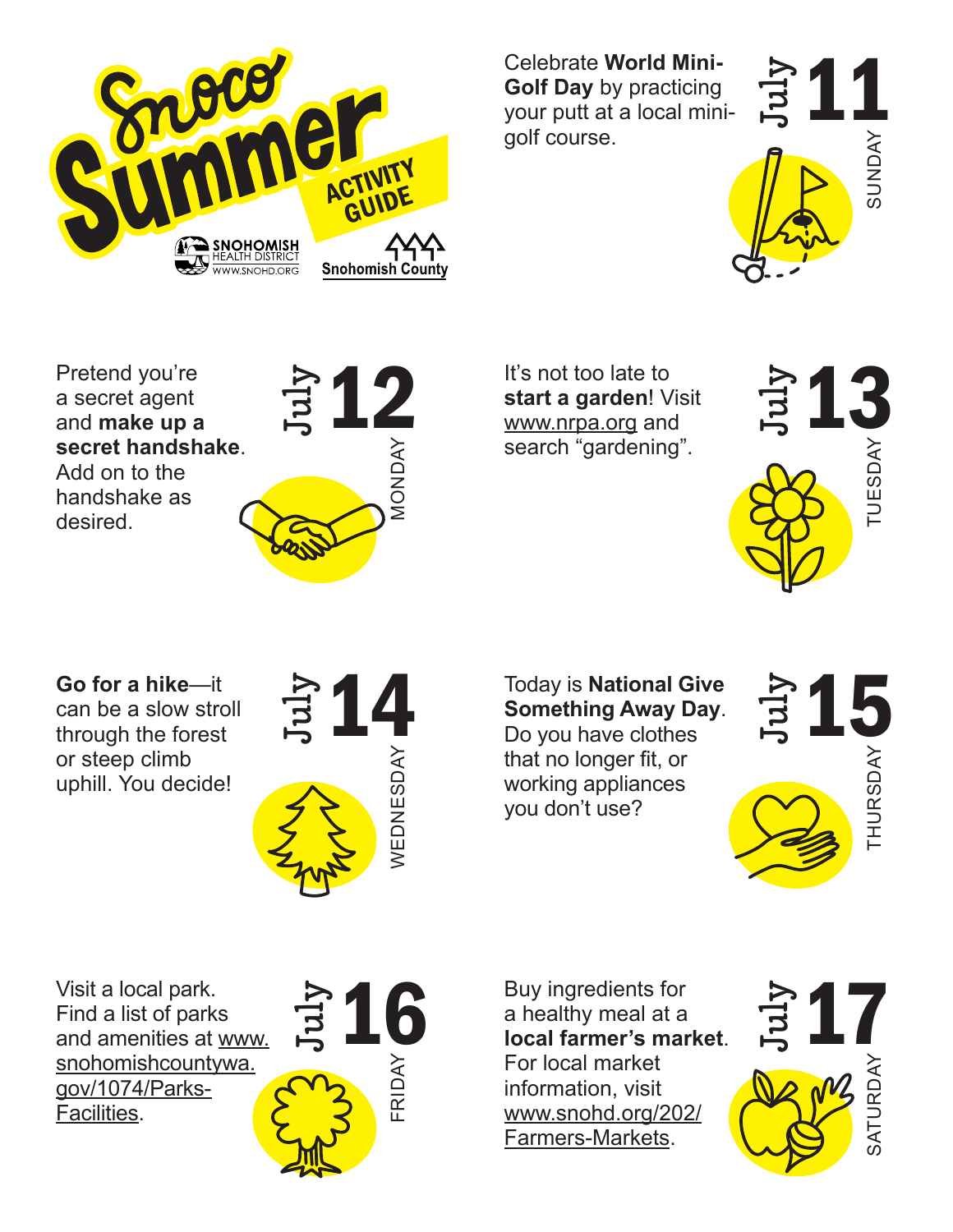

Practice listening to natural sounds outside on **World Listening Day**. Do you hear leaves rustling, rain, running water of rivers or the sea? What can you hear?



Stretch your legs and **go for a walk**. Use a free walking app on your smartphone to measure how far you walk.



 $\begin{array}{cc}\n\text{Happy National} \text{Mational} \text{Moon Day: Today} \text{Complex} \rightarrow \text{Cov humans first}\n\end{array}$ Happy **National Moon Day**! Today commemorates the day humans first walked on the moon: July 20, 1969.



Choose your condiments and celebrate **National Hot Dog Day**. Make sure they're fully cooked first! For more food safety tips, visit www. snohd.org/food



For **Hammock Day**,

enjoy a peaceful nap in a hammock...or on the couch. It's almost Friday!



Enjoy a mid-summer **BBQ** with family. For recipe ideas, visit nutrition.gov and click "Recipes".



Break out some water balloons and cool off outside in honor of **National Water Fight Day**.

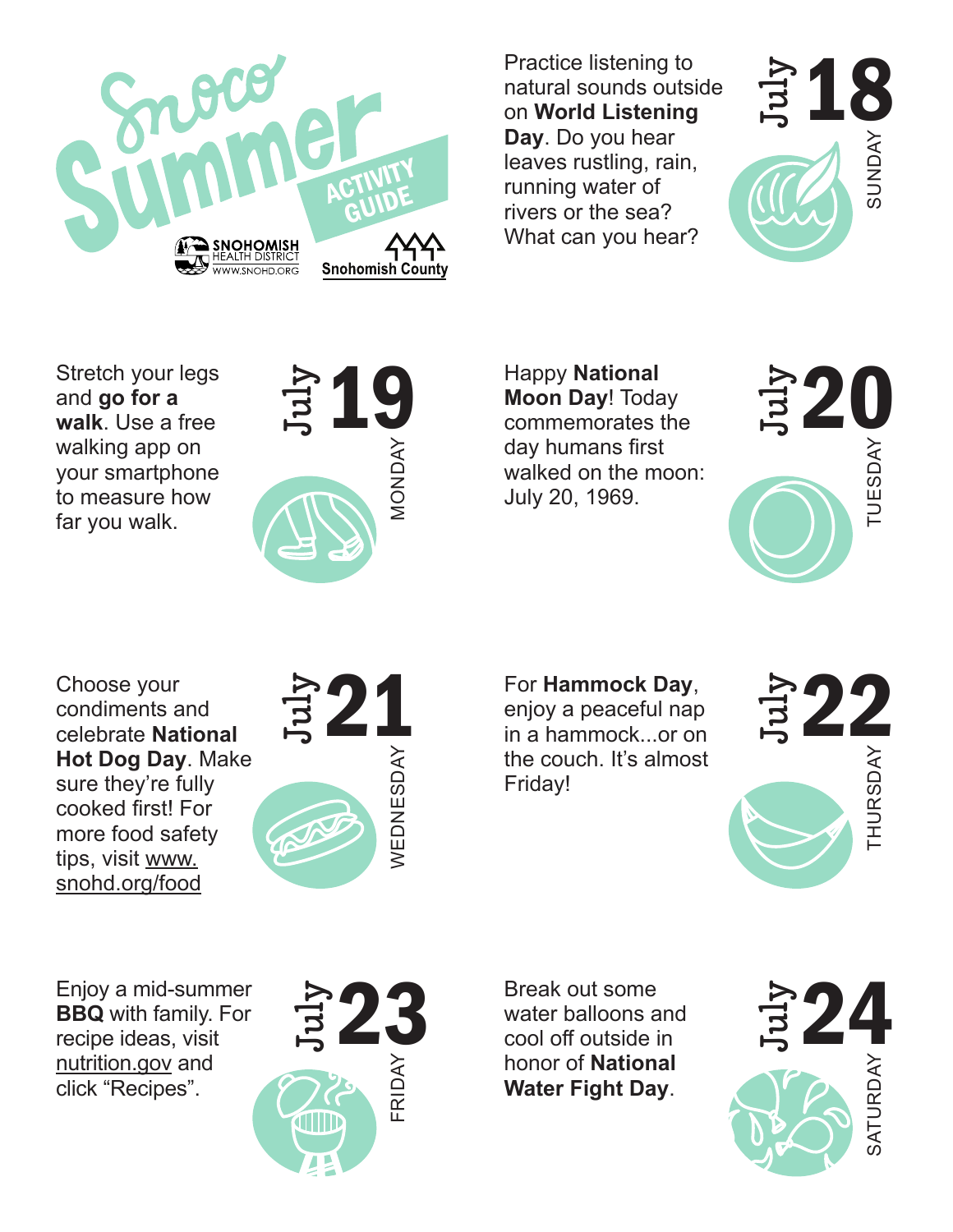

Make your own **homemade pizza**: Start with a premade crust (or make one from scratch) and experiment with different toppings of your choice.



**Jumping rope** is a fun way to get moving. Practice jumping to the rhythm of your favorite songs.



 $26$  blow bubbles<br>
outside. Adding<br>
glycerin can help<br>
make bubbles<br>
bigger—look online<br>
for formulas. **Blow bubbles** outside. Adding glycerin can help make bubbles bigger—look online for formulas.



Play a **card game**—Go Fish, anyone?—or try to build a house of cards.



 $28$  Go to a local<br>baseball game. The<br>Everett Aquasox are<br>a local minor location **Go to a local baseball game**. The Everett Aquasox are a local minor-league team affiliated with the Seattle Mariners.



**Happy International Day of Friendship!**

Call or e-mail a friend who you haven't spoken with in a while.



Treat your pooch on this **Mutt's Day**, then donate to your favorite pet charity or local animal shelter.

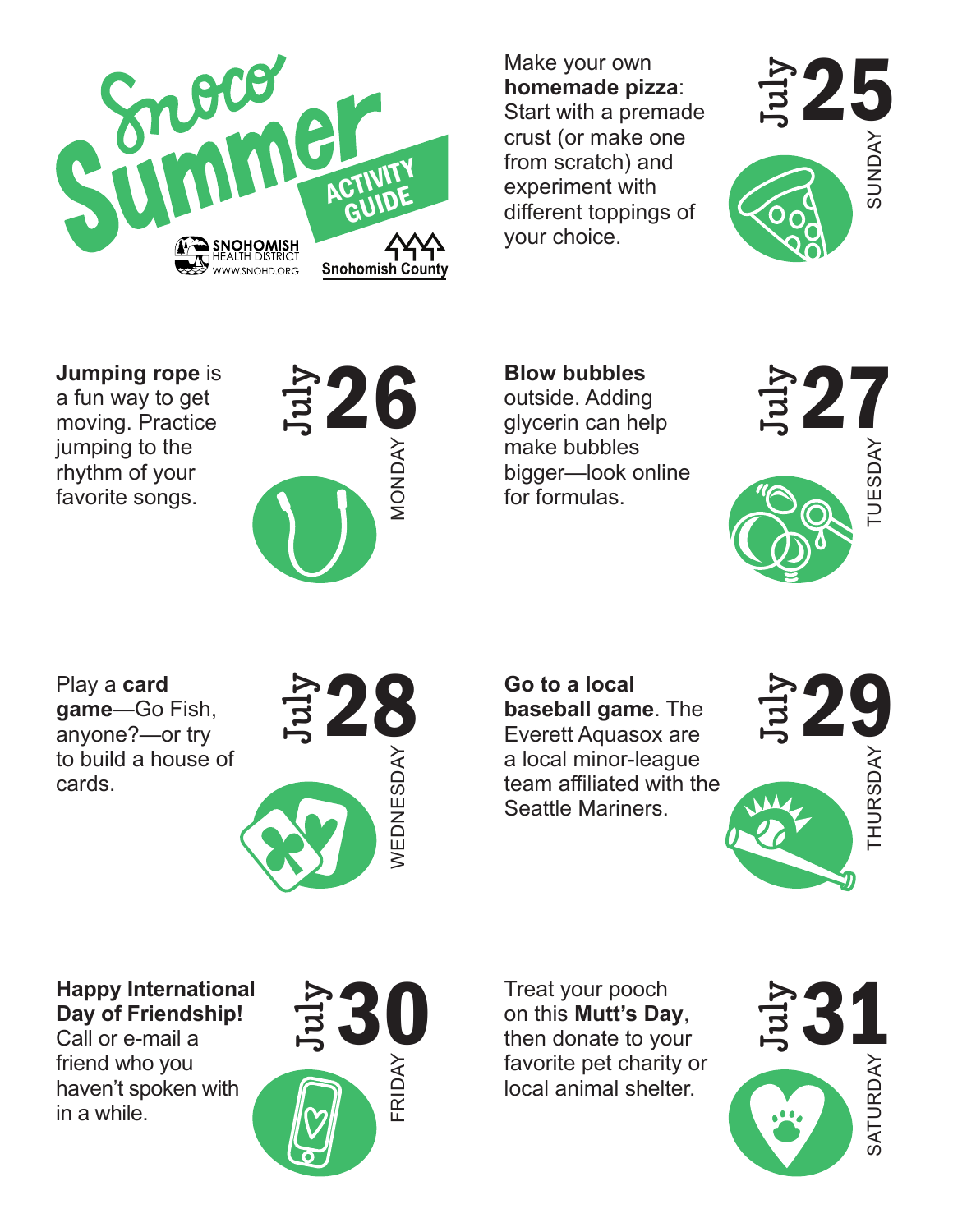

Kick off **Exercise with your Child Week** by choosing an activity for you to do together. Visit www.healthychildren. org, select "Healthy Living" and click "Fitness".



Get your crayons or markers out for **National Coloring Book Day**. Download a wide variety of coloring pages and printable activities at www.snohd.org/ activities.



Aug Did you know watermelons<br>
can be considered both a<br>
fruit and a vegetable? On this Fried the dot of the dot of the sum of the dot of the sum of the dot of the sum of the control of the sum of the sum of the sum of the sum of the sum of the sum of the sum of the sum of the sum of the sum of the sum of the Did you know watermelons can be considered both a fruit and a vegetable? On this **Watermelon Day**, choose your favorite variety and enjoy a slice or two. Compost the rind when you're done!

Ban the burn! Don't forget to **put on sunscreen** when spending time outdoors. Visit www. skincancer.org for information about protecting your skin.



Take a field trip to<br>
a museum for local<br>
options, check out www. **Take a field trip to a museum**. for local snohomishcountywa. gov/museums.



Happy Friday **Fresh Breath Day**. Make sure to brush and floss your teeth twice a day to help keep bad breath at bay!



Finish up your weekend by celebrating **Play Outside Day**. Visit a playground and enjoy the sun, or relax in your own backyard.

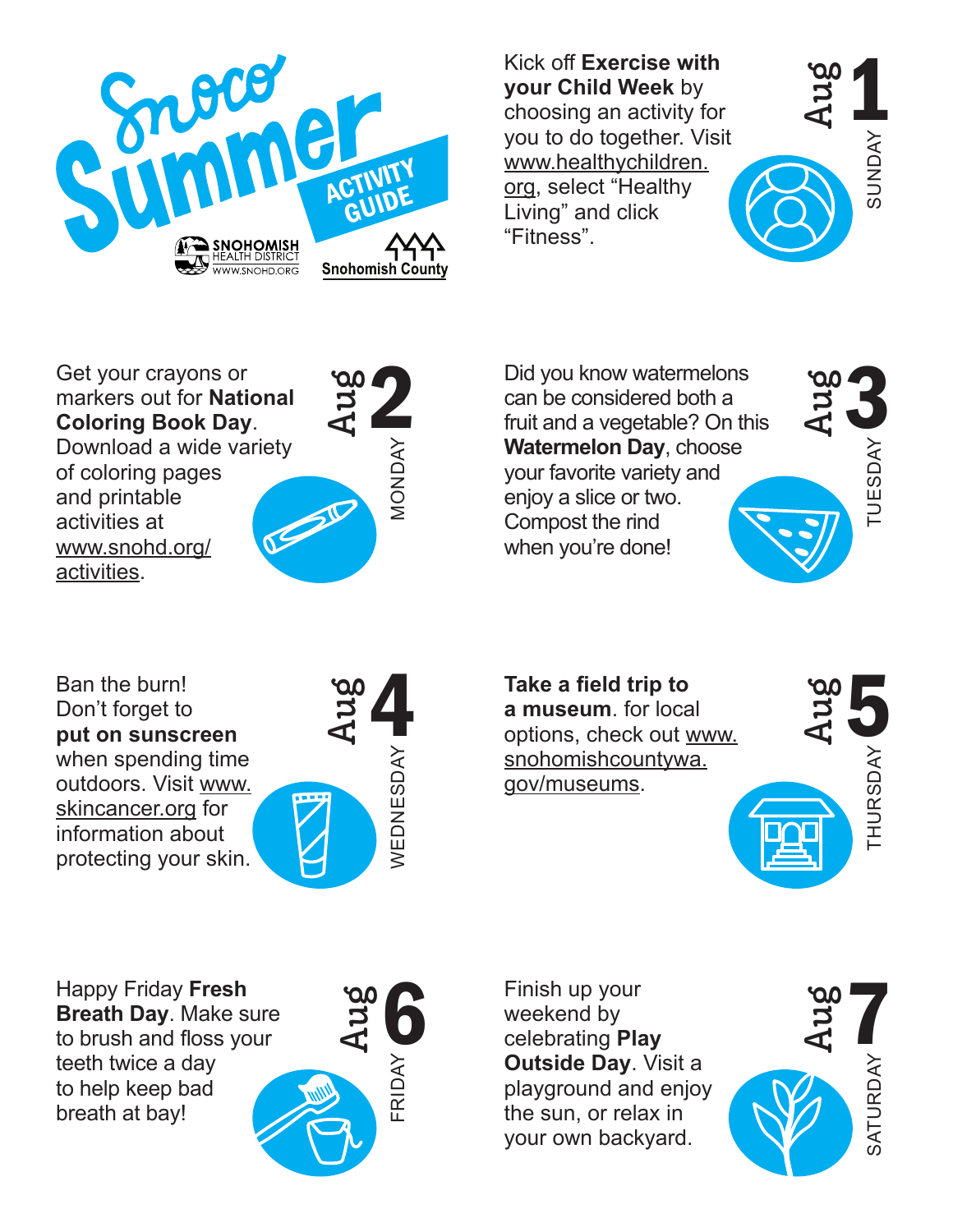

**Bake cookies and use them to make ice cream sandwiches.** Put ice cream between the cooled cookies and leave in the freezer for a few minutes to set. Yum!



Avid readers, unplug and pick up a paperback or hardback book for **Book Lovers Day**. Read the afternoon away!



It's a summer staple:<br>
National S'mores<br>
Day. In addition to<br>
the classic recine It's a summer staple: **National S'mores Day**. In addition to the classic recipe, search online for more unique flavor combinations to try.



According to the American Meteor Society, tonight will be the peak night of the **Perseid Meteor Shower**. You may see 50-75

meteors per hour!



Fill your water bottle,<br>
make sure your bike<br>
wheels are inflated and<br>  $\overline{z}$ Fill your water bottle, make sure your bike wheels are inflated and **go for a bike ride**. Find trails near you at www.traillink.com.



**Go pick berries** or other fruit at a local

U-pick farm. Find one near you at www. pickyourown.org/ WA.htm.



**Make delicious smoothies** using the berries you picked yesterday. Smoothies can be easy, tasty and nutritious. Look online for recipes.

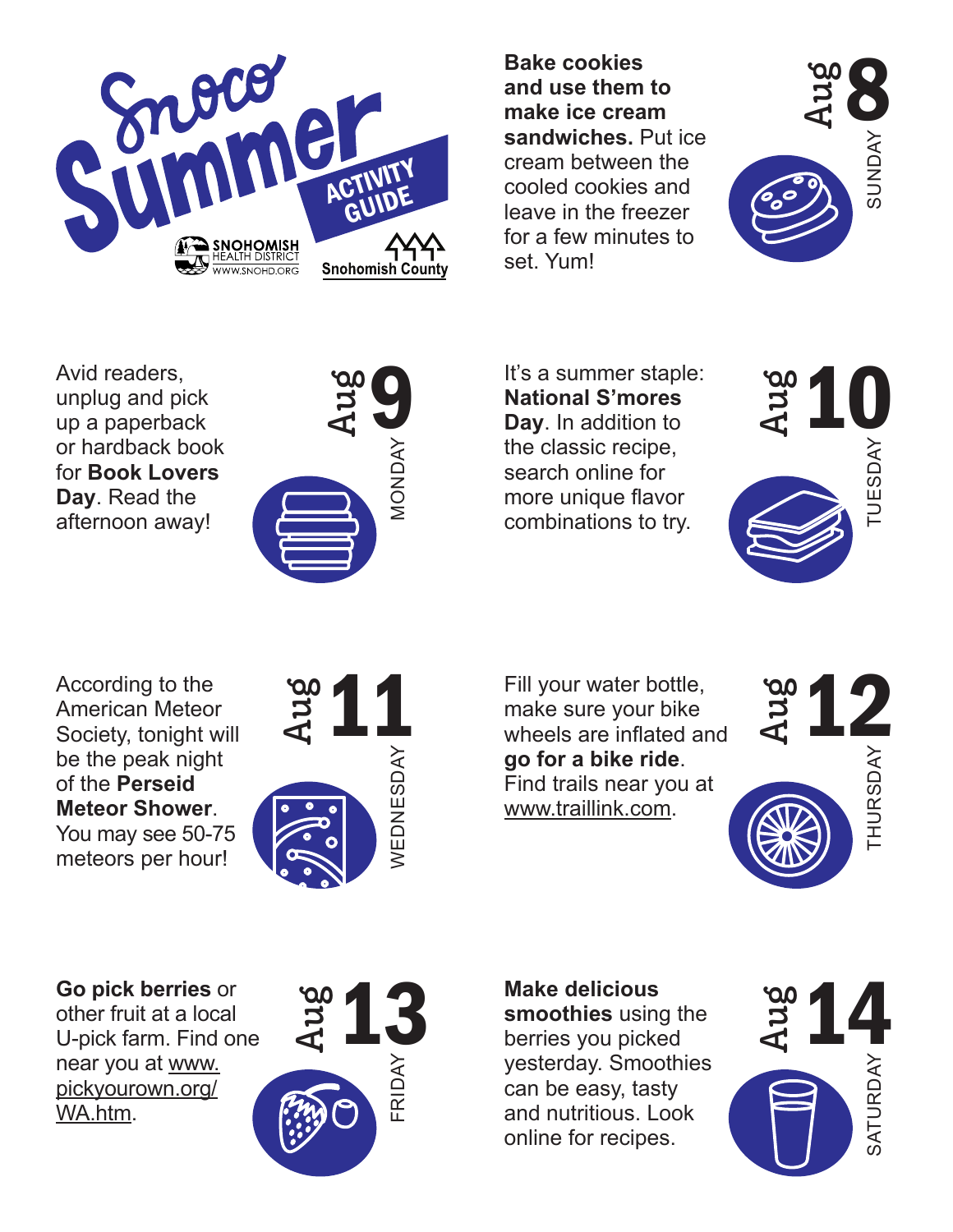

Celebrate **Best Friends Day** by meeting up with your bestie for coffee and a chat.



Knock knock... who's there? It's **National Tell a Joke Day**! Tell an old favorite or make up a new joke of your own.



National Nonprofit<br>
Day Nonprofit<br>
Corganizations have Today marks **National Nonprofit Day**. Nonprofit organizations have a positive impact on our communities. What local nonprofits do you support?



Roses are red / violets are blue / Happy **Bad Poetry Day** / This doesn't rhyme.



 $\begin{array}{ccc} 18 & \text{Observe the eleventh} \ \text{annual World} \ \text{Humanitarian Day, a} \ \star \end{array}$ Observe the eleventh annual **World Humanitarian Day**, a tribute to international aid workers who risk their lives in humanitarian service.



Windy days are great to **fly a kite**! Popular locations include Marina Beach Park in Edmonds and Mukilteo Lighthouse Beach Park.



**International Geocaching Day** is a great opportunity to learn more about this fun activity. Visit www.geocaching. com/help and click on "Geocaching Basics".

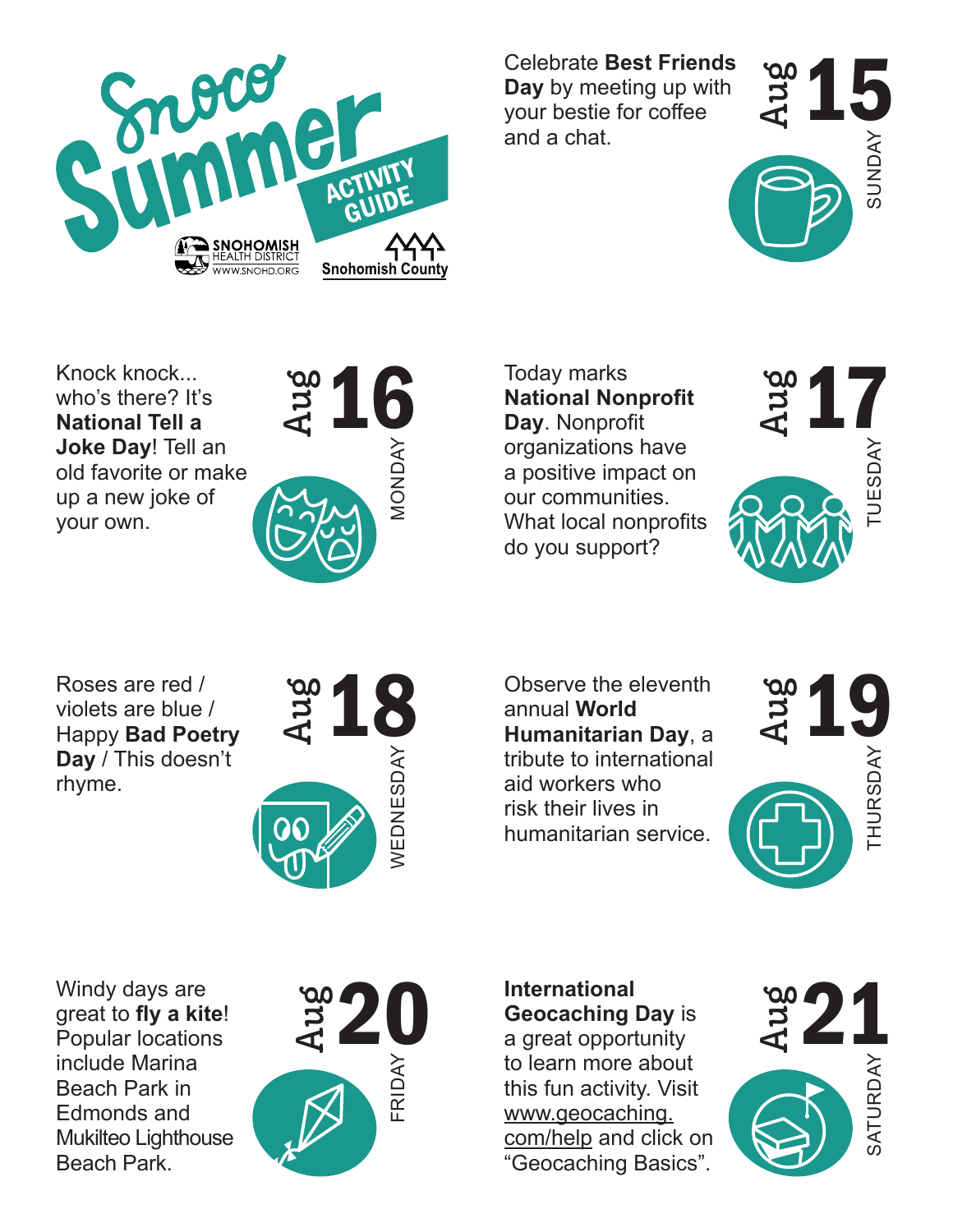

Go for a **Penny Hike**: At each corner, flip a penny. If it lands on Heads, turn right. If it lands on Tails, turn left. Make sure you're familiar with your surroundings!



Bored? **Play a board game**, or make up your own.



 $23$  Have a picnic! Visit<br>  $\frac{www.snohd.org/}{\frac{activities}{100}}$   $22$ **Have a picnic**! Visit www.snohd.org/ activities for a picnic checklist and printable activity sheets.



Happy **National Park Service Day**! Today marks the agency's 105th birthday, having been established in 1916 by Woodrow Wilson.



 $25$  Take a cool break on<br>a hot day by making<br>homemade popsicles<br>or other frazen tracts Example the add to the term of the back ward of the backyard.<br>
27 28 Monday Surroundings!<br>
27 28 Monday Surroundings!<br>
28 Monday Surroundings!<br>
28 Monday Surroundings!<br>
28 Monday Surroundings!<br>
28 Monday Monday Surrounding Take a cool break on a hot day by **making homemade popsicles** or other frozen treats. Find suggestions and recipes at food.unl.edu/ popsicles-not-kids-only



## As **National Immunization Awareness month**

wraps up, make sure your family is up-todate with vaccines. Access records online at wa.myir.net.



**Go for a swim or wade** in a local wading pool, whether at a local beach or in the backyard.